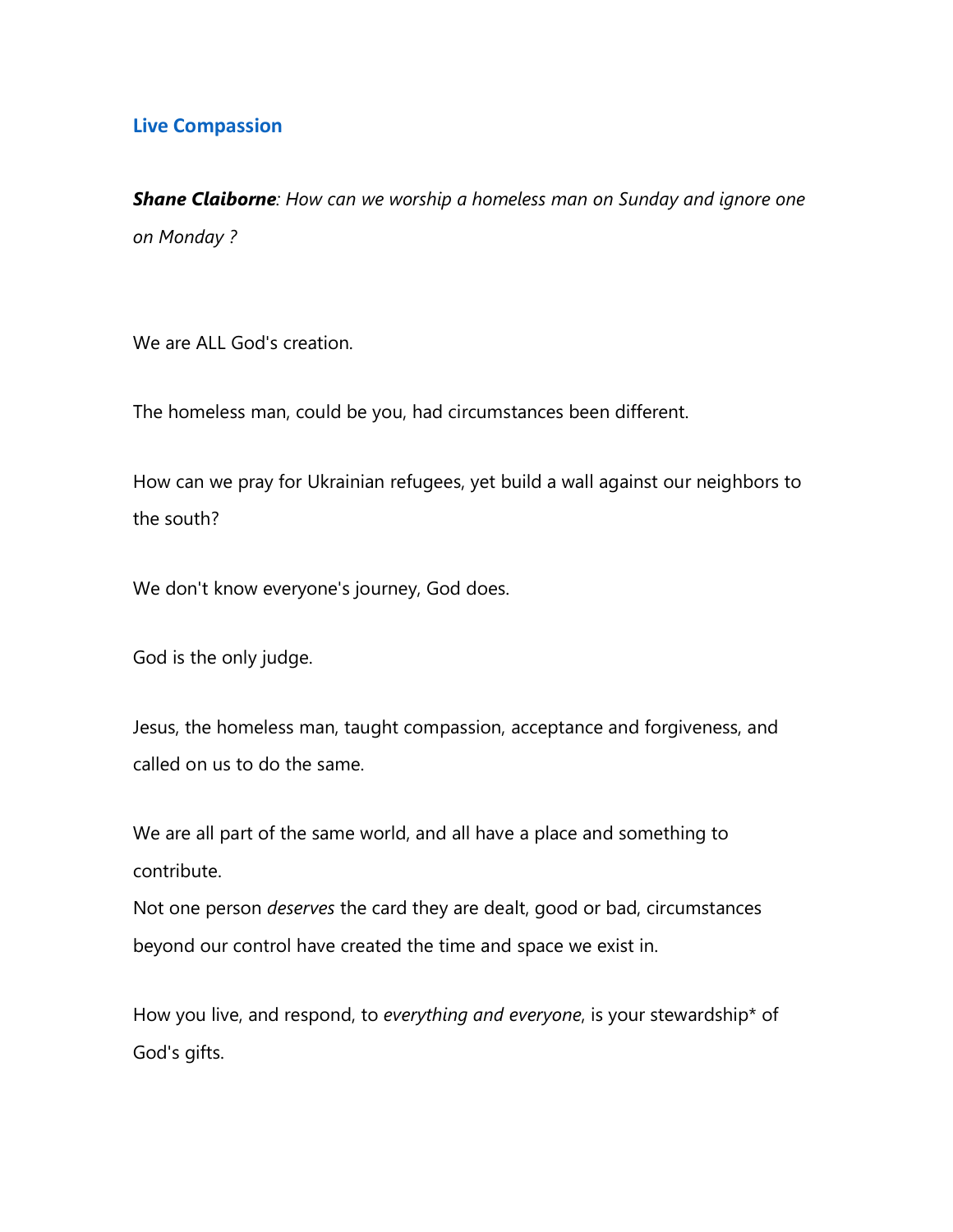God, the judge finds all worthy of Grace, Forgiveness and Mercy, who are we to do any different?

Dear Lord,

Let us look upon our fellow creation with compassion, for we do not know what journey they have traveled. Amen

Denise Clayton

[jdkc3@msn.com](mailto:jdkc3@msn.com)

\*see below for a great explanation of Stewardship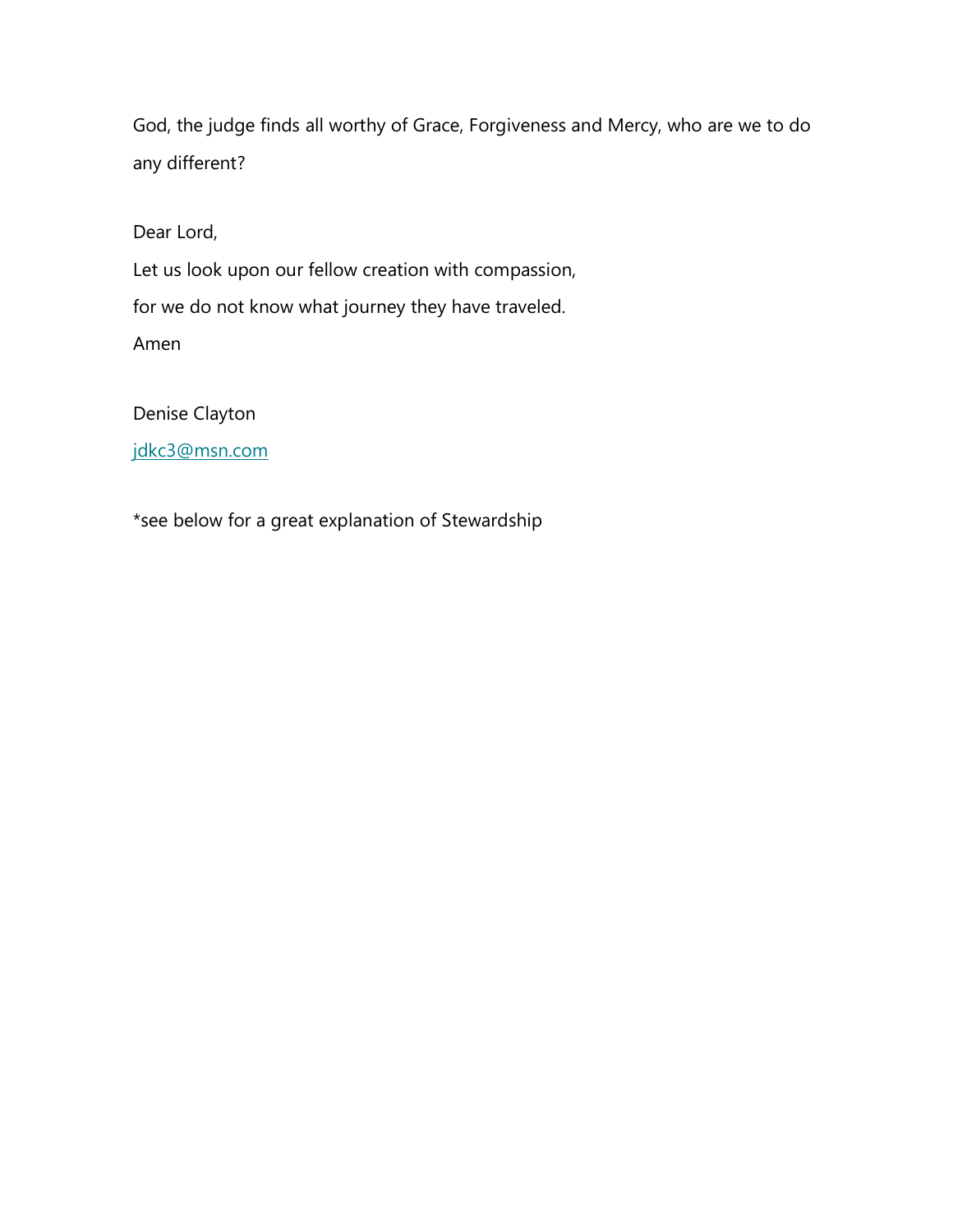## What is Stewards hip? The Reminder that Everything Belongs to God!

- In the New Testament writers use the words "steward" and "stewardship" to make the point that all people are God's stewards, because everything that exists belongs to God.
- God is the owner of everything that exists. God created it, and it is God who continually keeps it in existence.
- It is difficult to teach or practice stewardship, unless we have a clear understanding of exactly what stewardship is. If we wish to embrace stewardship, we must gradually learn to embrace every definition or aspect of stewardship.

## Scripture Based

- $\circ$  All of the teachings of stewardship come directly from the Gospels, the Old Testament and the letters of the New Testament. Stewardship is not a new fad, or environmental word. Stewardship is the way God has expected His people to live since the beginning of time.
- Dependence on God
	- $\circ$  Stewardship is recognizing that everything we have is a gift from God. We can take credit for nothing. Everything we have and everything we do is a result of some gift that God has placed into our hands.
- **Gratitude** 
	- $\circ$  Stewardship is living a life of gratitude taking the time every day to recognize the gifts that God has given and to be grateful for them.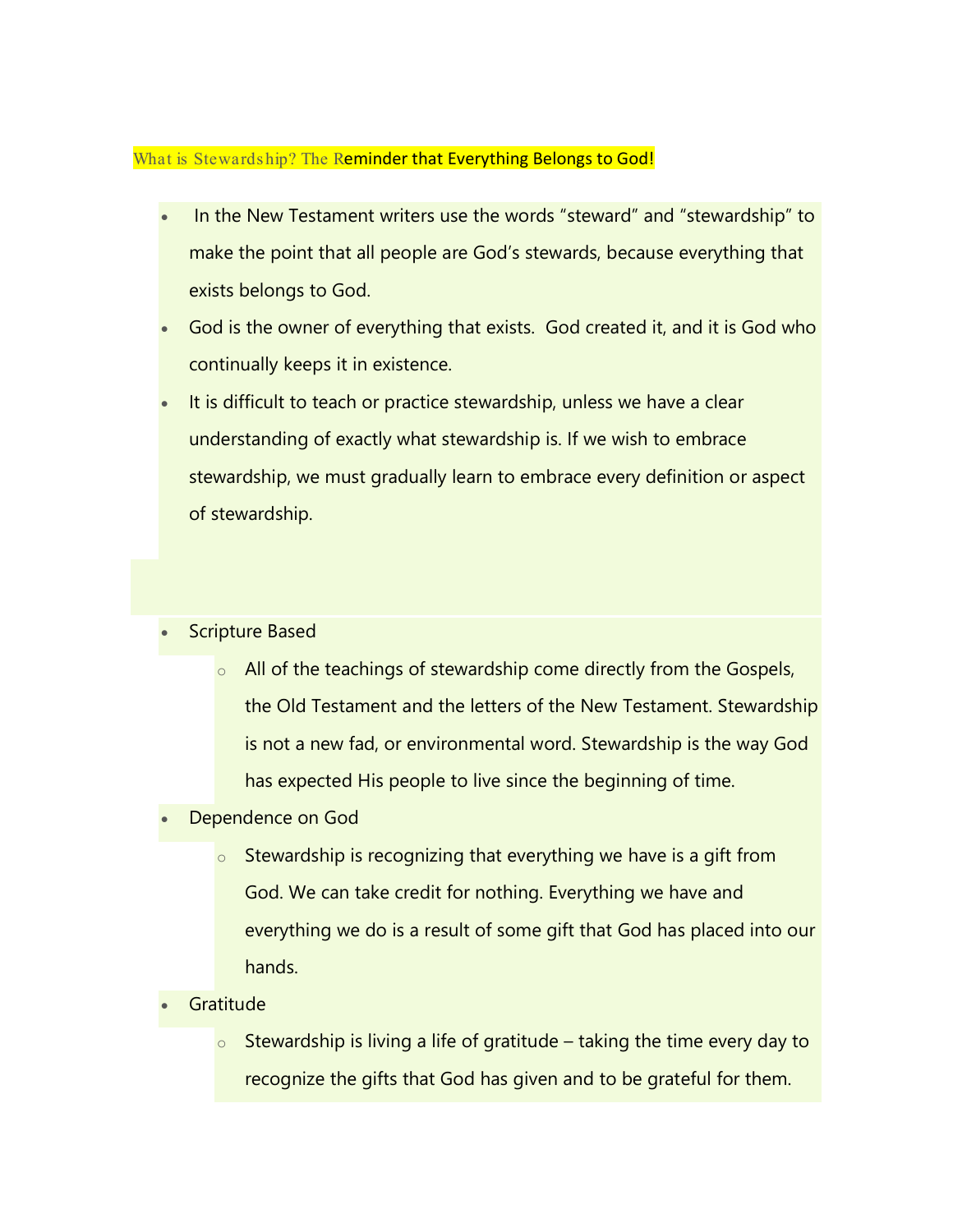- **Giving Back** 
	- o Stewardship is returning a portion of our gifts to God. The gifts we return are our time, our talent and our treasure. We return these gifts not because God or our Church needs them but because we feel an overwhelming need to show our love and gratitude to God.
- Trans-formative
	- $\circ$  Stewardship is trans-formative. Once we embrace the stewardship message it changes the way we look at every decision we make. Stewardship becomes a total way of life.
- Proportionate Giving
	- o Stewardship calls us to realize that each of us is called to give as God has given to us. We no longer base our giving on what others are giving. We no longer excuse ourselves from giving because we do not see others giving. Rather we give in proportion to all that God has given to us.
- Prayer Spending Time with God
	- $\circ$  Stewardship involves spending time with God. Recognizing that every day is a gift from God, we strive to spend some of each day with God, through prayer, Mass, Eucharistic Adoration, scripture reading, quiet, meditation and other spiritual activities. During this time we ask God how He wants us to use the gifts He has given to us.
- Participation Sharing Talent
	- $\circ$  Stewardship involves sharing talent. Recognizing that God has given each individual unique skills and talents so that together we can do the work of Our Lord, we strive to share our own talents **and** to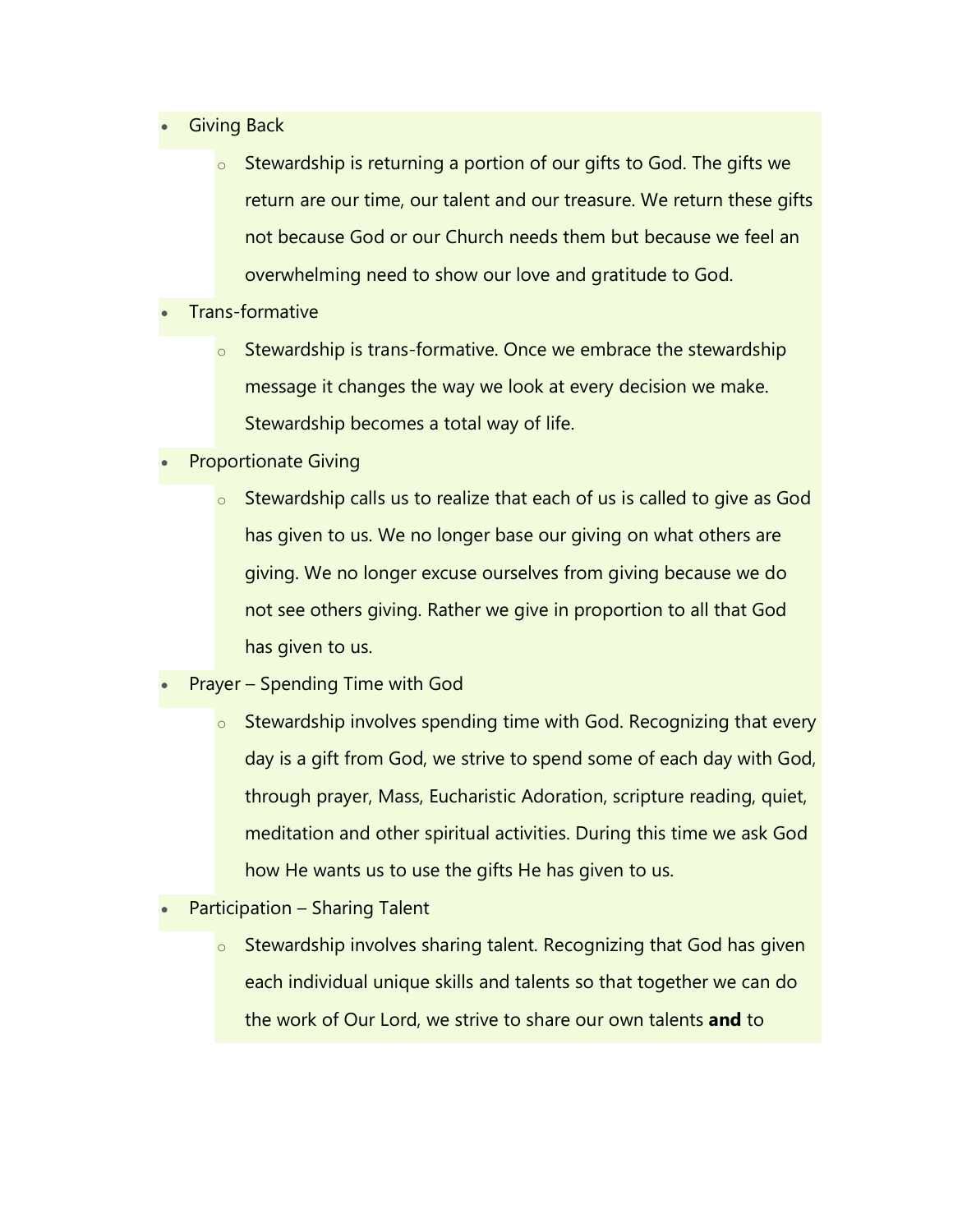encourage and welcome others to also use their talents to participate in the mission and ministry of the Church.

- Trust in God
	- o Stewardship is trusting God. We believe that our generous God will always provide for us. None of us will ever have all that we want, but we will always have all that we need.
- **Accountability** 
	- $\circ$  Stewardship calls us to recognize that just as in the Parable of the Talents, each of us will someday be asked by God to give an accounting of all that we have done with the gifts that have been given to us. Likewise, parish communities that embrace stewardship must be accountable to the community for the way in which the parish uses the gifts entrusted to it.
- **Thankfulness** 
	- $\circ$  Stewardship calls us to be ever grateful for the gifts that God has given. Not only are we called to be grateful to God, but we also must be grateful to one another. Just as we thank God every day, a stewardship parish must also show gratitude, recognition and appreciation to those who have given generously to the support of the parish.

## **Discipleship**

• Stewardship is discipleship. We strive to put God first in all things and to follow where Our Lord might lead.